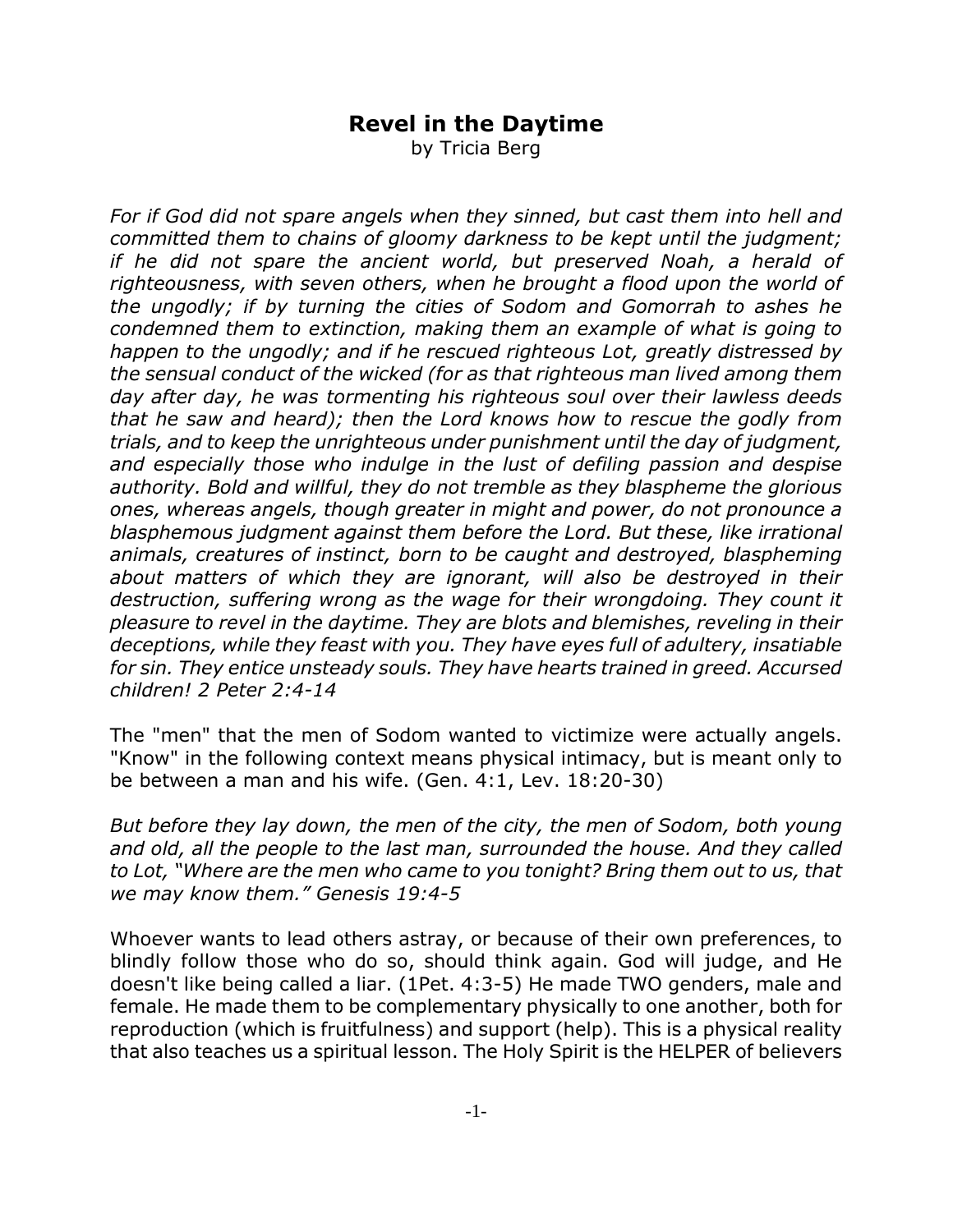and He produces good FRUIT. (John 14:15-17, Gal. 5:22-25) The male (husband) "goes into" the female (wife) physically and the two are as one flesh (Gen. 2:24, Matt. 19:5-6); and the Holy Spirit dwells inside of believers spiritually and the two are as one spirit. (1Cor. 6:17-20) No "fruit" is produced by same-sex "marriage," because that is NOT God's design. God designed the male and female body to fit together as He chose, for the purpose that He chose, and this is NOT negotiable. (Gen. 2:18-25, Isa. 29:16)

The fact that He is extremely displeased with married men who chase after younger women (or perhaps desire to "upgrade" the attributes of their wives) provides us with valuable insight. We can be sure that He is even MORE disapproving to those who REJECT His design and purpose for marriage altogether and pursue their own.

*And this second thing you do. You cover the LORD's altar with tears, with weeping and groaning because he no longer regards the offering or accepts it with favor from your hand. But you say, "Why does he not?" Because the LORD was witness between you and the wife of your youth, to whom you have been faithless, though she is your companion and your wife by covenant. Did he not make them one, with a portion of the Spirit in their union? And what was the one God seeking? Godly offspring. So guard yourselves in your spirit, and let none of you be faithless to the wife of your youth. "For the man who does not love his wife but divorces her, says the LORD, the God of Israel, covers his garment with violence, says the LORD of hosts. So guard yourselves in your spirit, and do not be faithless." Malachi 2:13-16*

God's faithfulness to us is to be mirrored by the husband's faithfulness to his wife, just as the wife's respect for and obedience to her husband is a mirror of the Church's respect for and obedience to Christ (and that obedience and respect includes faithfulness). (Eph. 5:22-33)

*And Pharisees came up and in order to test him asked, "Is it lawful for a man to divorce his wife?" He answered them, "What did Moses command you?" They said, "Moses allowed a man to write a certificate of divorce and to send her away." And Jesus said to them, "Because of your hardness of heart he wrote you this commandment. But from the beginning of creation, 'God made them male and female.' 'Therefore a man shall leave his father and mother and hold fast to his wife, and the two shall become one flesh.' So they are no longer two but one flesh. What therefore God has joined together, let not man separate." And in the house the disciples asked him again about this matter. And he said to them, "Whoever divorces his wife and marries another commits adultery against her, and if she divorces her husband and marries another, she commits adultery." Mark 10:2-12*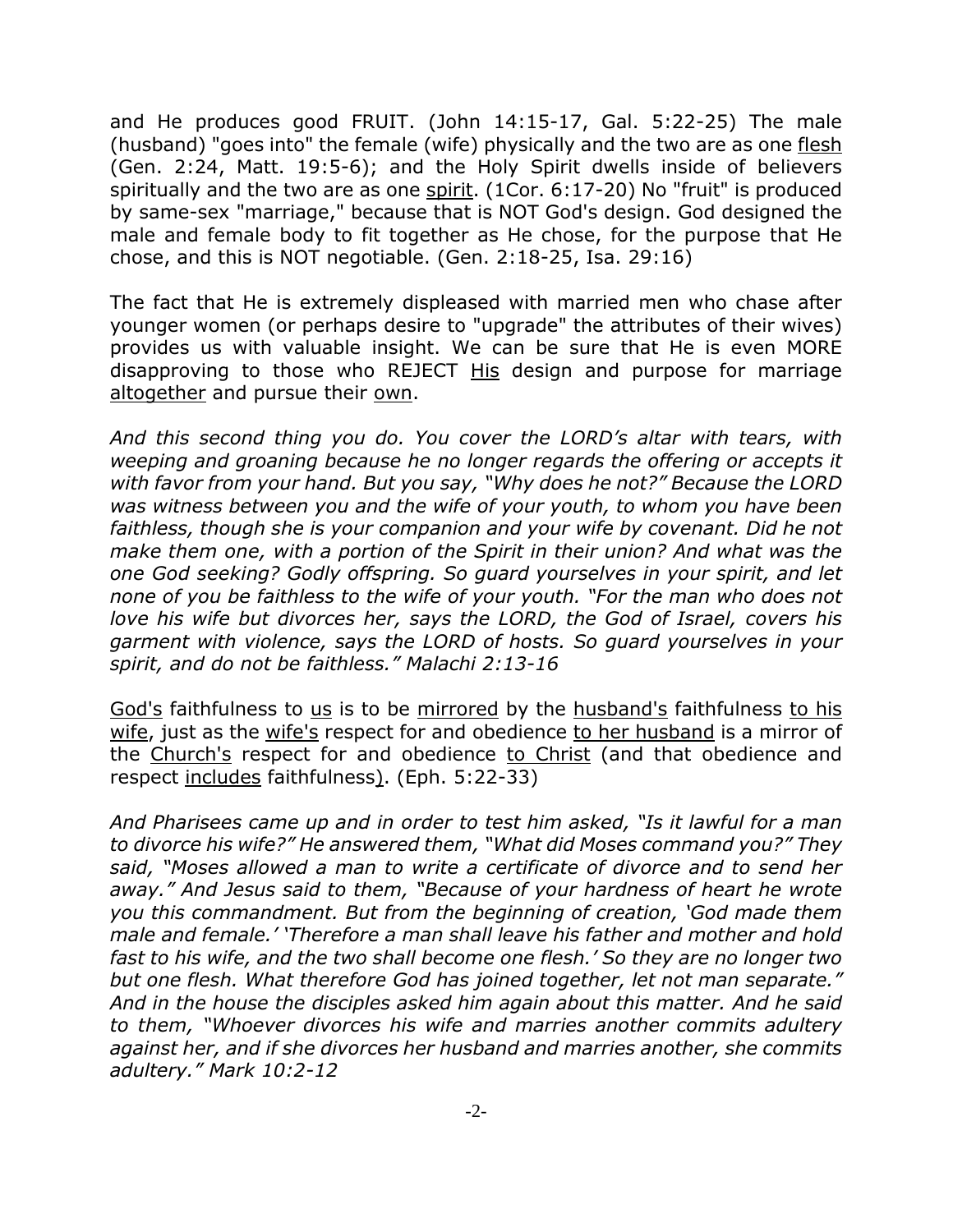## *Let marriage be held in honor among all, and let the marriage bed be undefiled, for God will judge the sexually immoral and adulterous. Hebrews 13:4*

People try to say the above passages are irrelevant, because they're not about homosexuality—but that's not because God approves of homosexuality. It's because it's not even in the picture of anything that could possibly EVER be acceptable to Him! There was no need to discuss it, because the Jews already KNEW this from when He explained that was among the reasons the people who possessed the promised land before them were being evicted! (Lev. 18) They wouldn't ask such a ridiculous question or need to be reproved for it. They wanted permission for "no-fault divorce" (like we have) and were rebuked (except in cases of sexual immorality). It's the GENTILES who didn't know better, and so they were told in no uncertain terms that all forms of sexual immorality are abhorrent to God. (Acts 15:19-20, 1Thess. 4:1-8, 1Pet. 1:14-19, 4:1-7, Titus 3:3) During this age when Jesus is building His Church, the bodies of both believing Jews and Gentiles are His temple, and therefore, must NOT be defiled. (1Cor. 6:9-20, 3:16-17, Eph. 5:1-23, Rom. 8:9-11, 1John 3:24, Col. 1:18, 1Pet. 2:4-5)

Another reminder: Believing Gentiles in this age are being grafted IN to Israel. There is ONE God, and He is making ONE people from the two. (Rom. 11:17-24, John 10:16, Rom. 2:28-29, Gal. 3:28-29, Isa. 45:22-25, Heb. 3:5-14) There is a "fullness of Gentiles" yet to come in to the Body of Christ (the "wild olive branches" being grafted into Israel's "cultivated tree"), after which the "blinded of sight/hardened of heart" Jews will again "see" and be given a "heart of flesh instead of stone." (Rom. 11:25, Ezek. 11:19, 36:26)

*And you were dead in the trespasses and sins in which you once walked, following the course of this world, following the prince of the power of the air, the spirit that is now at work in the sons of disobedience—among whom we all once lived in the passions of our flesh, carrying out the desires of the body and the mind, and were by nature children of wrath, like the rest of mankind. But God, being rich in mercy, because of the great love with which he loved us, even when we were dead in our trespasses, made us alive together with Christ—by grace you have been saved—and raised us up with him and seated us with him in the heavenly places in Christ Jesus, so that in the coming ages he might show the immeasurable riches of his grace in kindness toward us in Christ Jesus. For by grace you have been saved through faith. And this is not your own doing; it is the gift of God, not a result of works, so that no one may boast. For we are his workmanship, created in Christ Jesus for good works, which God prepared beforehand, that we should walk in them. Therefore remember that at one time you Gentiles in the flesh, called "the uncircumcision"*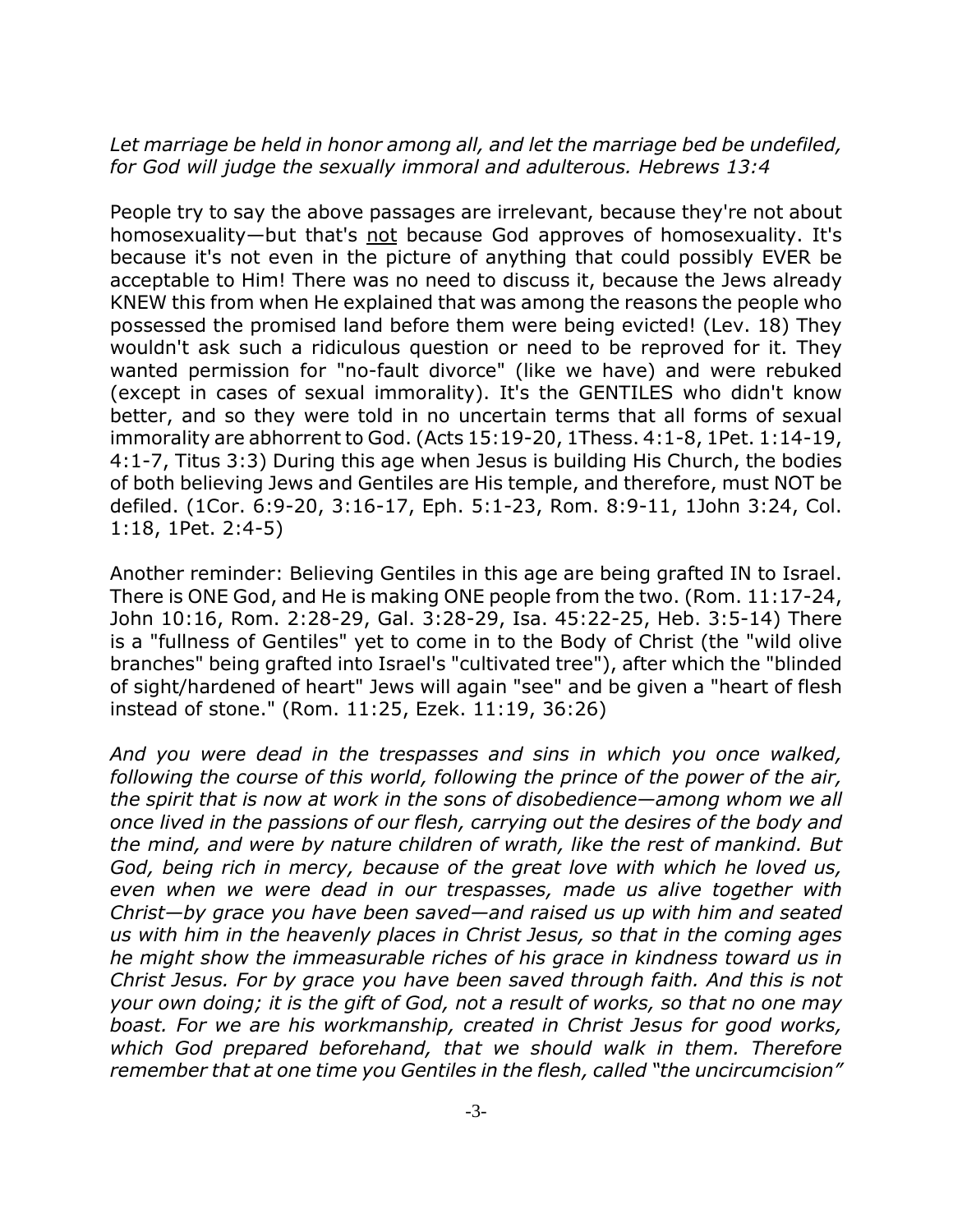*by what is called the circumcision, which is made in the flesh by hands—remember that you were at that time separated from Christ, alienated from the commonwealth of Israel and strangers to the covenants of promise, having no hope and without God in the world. But now in Christ Jesus you who once were far off have been brought near by the blood of Christ. For he himself is our peace, who has made us both one and has broken down in his flesh the dividing wall of hostility by abolishing the law of commandments expressed in ordinances, that he might create in himself one new man in place of the two, so making peace, and might reconcile us both to God in one body through the cross, thereby killing the hostility. And he came and preached peace to you who were far off and peace to those who were near. For through him we both have access in one Spirit to the Father. So then you are no longer strangers and aliens, but you are fellow citizens with the saints and members of the household of God, built on the foundation of the apostles and prophets, Christ Jesus himself being the cornerstone, in whom the whole structure, being joined together, grows into a holy temple in the Lord. In him you also are being built together into a dwelling place for God by the Spirit. Ephesians 2:1-22*

*He is the image of the invisible God, the firstborn of all creation. For by him all things were created, in heaven and on earth, visible and invisible, whether thrones or dominions or rulers or authorities—all things were created through him and for him. And he is before all things, and in him all things hold together. And he is the head of the body, the church. He is the beginning, the firstborn from the dead, that in everything he might be preeminent. For in him all the fullness of God was pleased to dwell, and through him to reconcile to himself all things, whether on earth or in heaven, making peace by the blood of his cross. And you, who once were alienated and hostile in mind, doing evil deeds, he has now reconciled in his body of flesh by his death, in order to present you holy and blameless and above reproach before him, if indeed you continue in the faith, stable and steadfast, not shifting from the hope of the gospel that you heard, which has been proclaimed in all creation under heaven, and of which I, Paul, became a minister. Colossians 1:15-23*

Those who are IN Christ Jesus will not be condemned (found guilty), but they will be judged for how they used their freedom. (Rom. 8:1, Jam. 1:21-27, 2:12) However, we need to bear in mind that no one who knows that God has called their behavior sin and still makes a PRACTICE of it (refusing to repent) KNOWS Him. (1John 3:8-10, 1John 2:3-6, Phil. 3:17-19) (See some of my other articles, such as "To Inherit or Not Inherit" for an explanation of why shellfish and textiles are irrelevant to the topic of this article.)

The ritual cleanliness that was demanded of the Levitical priesthood was a foreshadow of how Jesus would wash and sanctify us (set us apart - 2Cor. 6:14-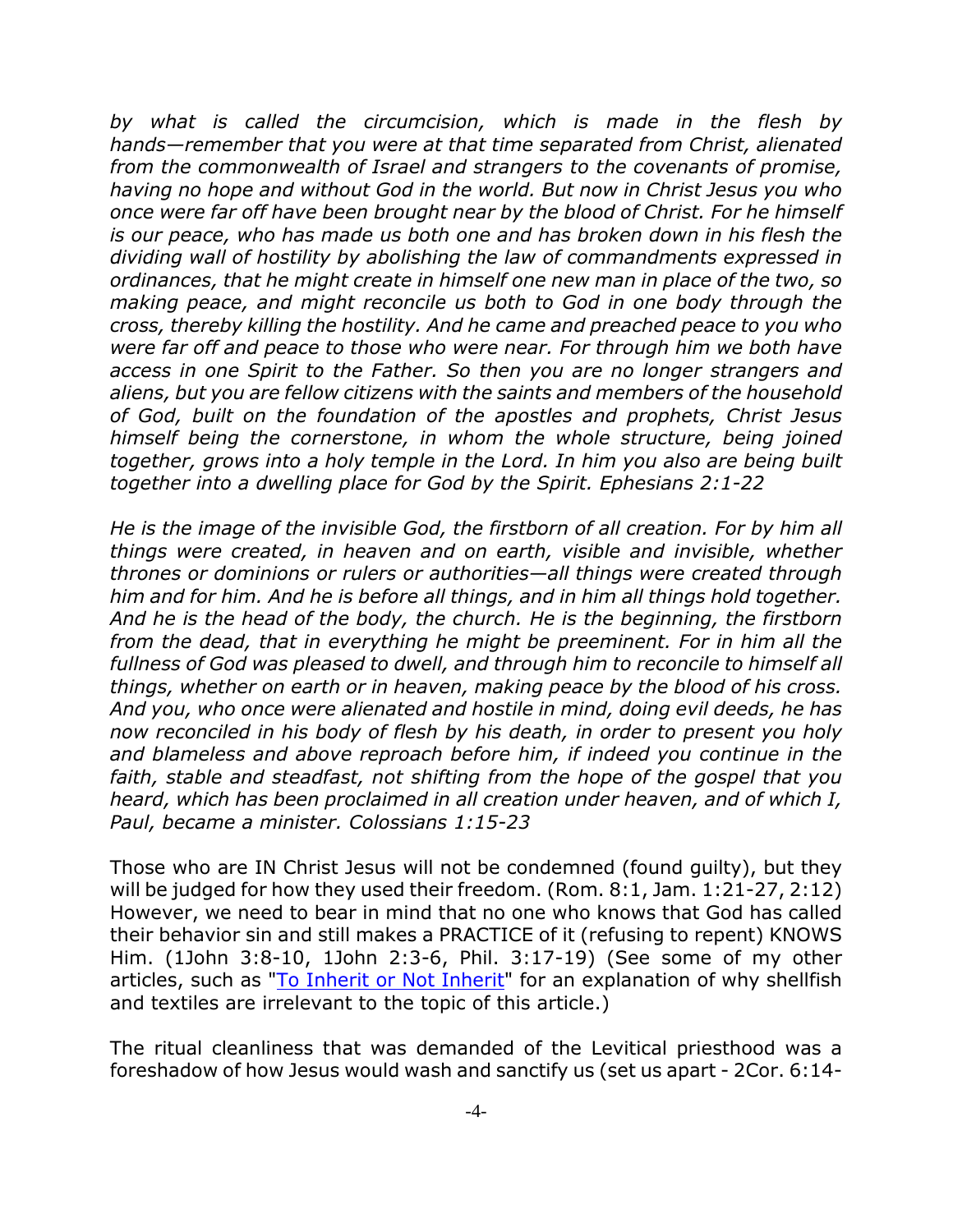7:1) by "the water of the Word" and His precious blood. (John 15:3, Titus 3:3-8, Eph. 5:26-27, 1John 1:9, 1Pet. 1:14-25, 2:4-5, Heb. 9:13-14) We are a royal priesthood of which Jesus is both King and High Priest in the order of Melchizedek (King of Righteousness). (1Pet. 2:9-12, Rev. 5:9-10, Heb. 5:9-10) At NO TIME EVER were we intended to deliberately soil our pure white garments that cost Him His LIFE to clothe us in. (2Pet. 2:20-22, Jam. 1:27, Rev. 3:4, Heb. 10:29-31, Isa. 52:13-53:12, John 10:14-15, Rom. 13:14, Gal. 3:27, 5:16, 24)

Unfruitful branches (Gal. 5:22-24, John 15:8, 16, Rom. 6:20-23, 7:4-6) are CUT OFF by the Father and burned. (John 15:1-17, Heb. 6:4-8, Matt. 3:7-12, 13:36- 43, Heb. 12:14) The "bad fish" caught in the net of the kingdom of God are thrown out. (Matt. 13:47-50) This is why Jesus used such stern language in Matt. 5:13, 29-30, 7:21-23, 13:36-43, 25:11-13 and Luke 13:23-30. The Father is giving His Son a bride who loves Him and shows it by respecting/obeying Him. (Matt. 22:8-14, John 14:15-26, 17:6-26, Rev. 19:6- 16, 17:14) She has been purchased/redeemed from the death sentence for her sins by His precious blood. (Col. 2:13-15) He indwells her—the two are one spirit. If we believers are "unable" to give up our favorite sins, not only don't we truly love Jesus, but we are making Him an unwilling participant in our sin. (John 14:24, 1Cor. 6:15-20)

One of the words often heard in connection with sexual immorality is "pride," which God HATES. (2Pet. 2:17-22, Jude 1:12-22) The world is deceived. (1Cor. 2:14, Rom. 8:7-8, 1:18-32, 1John 4:5-6, 5:19, 2Tim. 3:12-13) And just because someone we like, trust, respect or love does these things, that doesn't make it right. (Matt. 10:34-39, 1Cor. 5:9-13) Those who think that God "made" people in such a way that they are unable to resist the temptation to do something He hates do not know Him as He is—He doesn't change. (Heb. 13:8, Mal. 3:6, 3:14-4:3, 1Cor. 9:24-10:13, Psa. 50:16-23, Num. 23:19) Perhaps they're worshiping a God who changes with the times according to their desires, but that would be idolatry, not saving faith. (2Cor. 13:5, Eph. 2:10, Titus 3:8, Jam. 2:17-26 - our "works" of faith include repenting of the dead works of our sinful flesh, not only "doing good deeds." We follow Jesus with our steps because of the faith in our hearts—merely being his "fan" will not take us into the "promised land" of the kingdom of God. Rom. 4:12, John 10:27, Matt. 7:13- 14, 1Pet. 2:21)

*"For God so loved the world, that he gave his only Son, that whoever believes in him should not perish but have eternal life. For God did not send his Son into the world to condemn the world, but in order that the world might be saved through him. Whoever believes in him is not condemned, but whoever does not believe is condemned already, because he has not believed in the name of the only Son of God. And this is the judgment: the light has come into the world, and people loved the darkness rather than the light because their works were*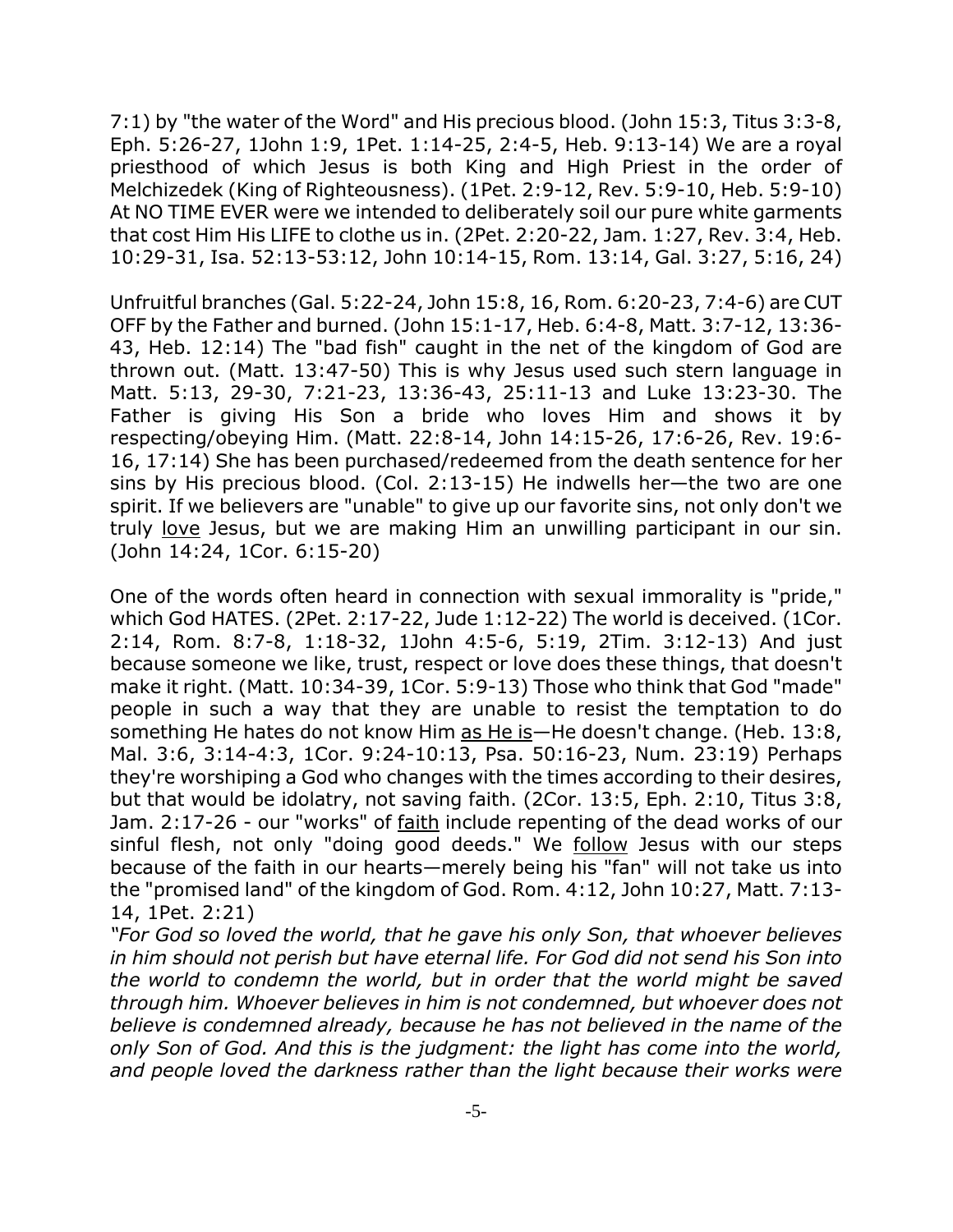*evil. For everyone who does wicked things hates the light and does not come to the light, lest his works should be exposed. But whoever does what is true comes to the light, so that it may be clearly seen that his works have been carried out in God." John 3:16-21* (Also see Eph. 4-5)

This is a WAKE UP CALL, out of LOVE, so that people who "have an ear to hear" will not PERISH. (2Pet. 3:9-12, 1Tim. 2:3-6) In the letters to the Churches given by JESUS, He tells us to REPENT, or He will come AGAINST us. (Rev. 2-3, esp. 2:5, 2:14-16, 2:21-23, 3:3, 3:18-19, 21:7-8, Heb. 4:12-13, 2Cor. 5:10, 1Pet. 4:17-19, Acts 10:42, Rom. 2:6-11, Jer. 17:10, Rev. 22:11-15) Those churches were not buildings or institutions, but gatherings of believers. Each letter was to have been read in each of the seven churches. (Rev. 1:11) The rewards promised apply to all believers and so do the warnings. Let's not play games. Let's do as our LORD and Savior tells us to do. (Rom. 10:8-10, Acts 2:36, Matt. 7:21-27, Luke 6:46-49) That is not "keeping the law," but showing that we love our Savior and that we understand the great privilege it is to be a child of God. (1John 3:1-10, John 1:12-13, Rom. 8:13-19, Eph. 5:3, 1Pet. 1:8-9)

This next passage does NOT mean never speaking against sin! That would contradict other passages. (Jam. 5:19-20, Gal. 6:1, Eph. 4:15-5:21, Jude 1:22- 23, 1Cor. 5:2 - being accepting of sin is a cause for being reprimanded.) Jesus goes on to say that we need to deal with our own sin first, before we can see clearly to help our brother with theirs.

*"Judge not, that you be not judged. For with the judgment you pronounce you will be judged, and with the measure you use it will be measured to you. Why do you see the speck that is in your brother's eye, but do not notice the log that is in your own eye? Or how can you say to your brother, 'Let me take the speck out of your eye,' when there is the log in your own eye? You hypocrite, first take the log out of your own eye, and then you will see clearly to take the speck out of your brother's eye. Do not give dogs what is holy, and do not throw your pearls before pigs, lest they trample them underfoot and turn to attack you." Matthew 7:1-6*

The POINT is that we do not CONDEMN others (at all, let alone all the while giving ourselves a free pass Rom. 2:1-10), but our goal in speaking the truth in LOVE is that they can repent and be restored to fellowship - that they won't be deceived into thinking that intentional sin is a fruit of the Spirit. (1Cor. 5, 2Cor. 2:6-8, Eph. 4:15-24, 1Tim. 1:5) God disciplines His children. (Rev. 3:19, 1Cor. 11:30-32, Heb. 12:5-11) If a person claims to be a believer (and thus, His child) and yet indulges in frequent or prolonged disobedience towards Him without consequences, they are NOT His (but rather, "illegitimate"). Those who belong to Him bear fruit of His indwelling Holy Spirit, or they do NOT have His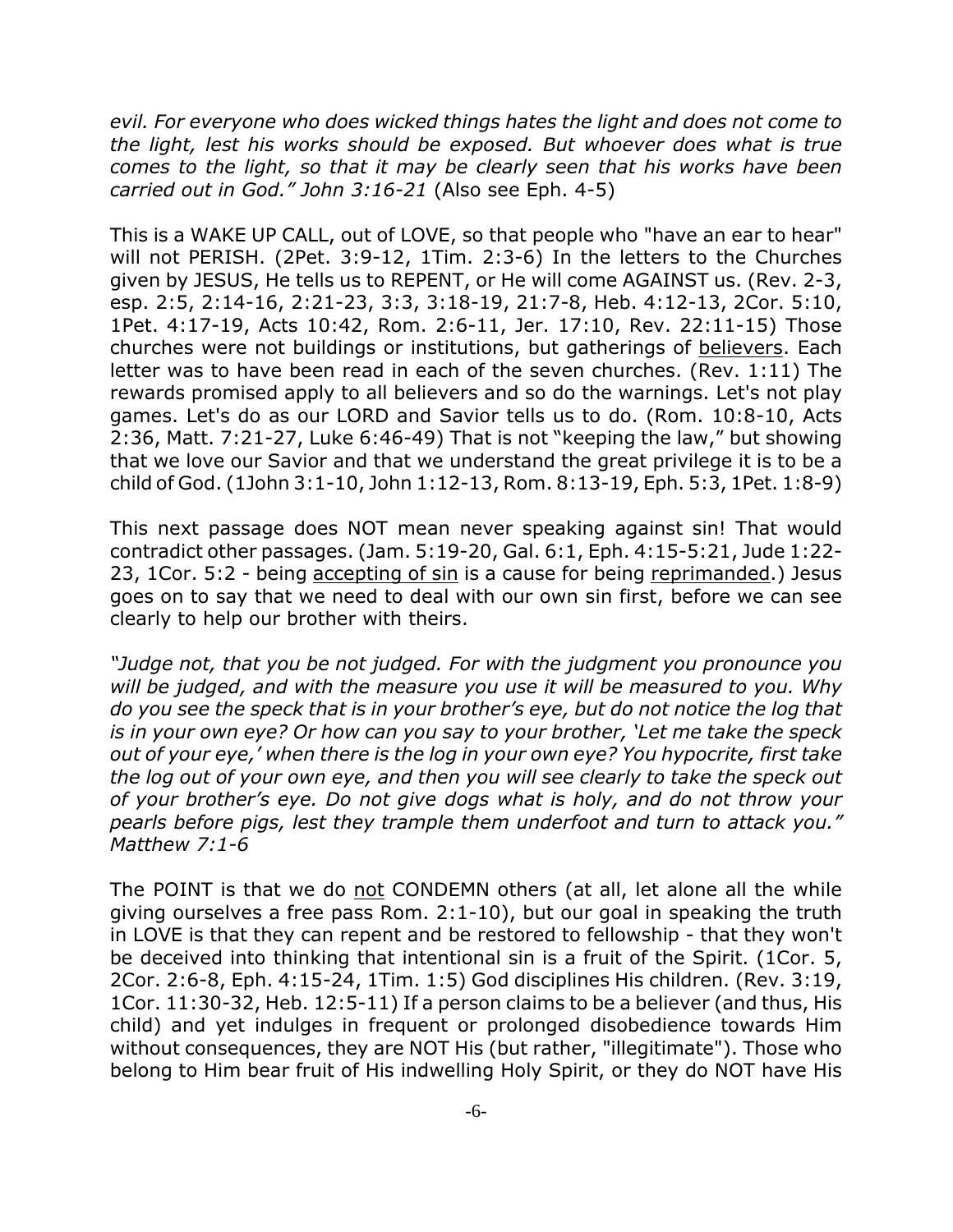Spirit. (Heb. 12:4-8, Rom. 8:9, 2Cor. 13:5) If we LOVE Him, we will OBEY Him. (John 14:15-26, 1Cor. 2:9, Jam. 1:12, Heb. 6:11-12)

Let's listen to Jesus and keep HIS words and ways, not those of this fallen, deceived world. (John 15:18-21, Isa. 29:15-16, 55:8-9, Rom. 11:33-36) We have been warned multiple times in the Bible that "times of difficulty" would come when people would try to deceive us, and our current time fits the description perfectly. (2Tim. 3:1-5, 4:1-5, Acts 20:28-35) Jesus said the broad path is easy and popular, but it leads to destruction. (Matt. 7:13-14, Gal. 6:7-9) We will each answer for ourselves. (Rom. 14:12, 2:6-11, Heb. 4:12-13, Gal. 6:4-5, 1John 2:28-29, Rev. 20:11-15, 22:10-16)

*And we have the prophetic word more fully confirmed, to which you will do well to pay attention as to a lamp shining in a dark place, until the day dawns and the morning star rises in your hearts, knowing this first of all, that no prophecy of Scripture comes from someone's own interpretation. For no prophecy was ever produced by the will of man, but men spoke from God as they were carried along by the Holy Spirit. 2:1 But false prophets also arose among the people, just as there will be false teachers among you, who will secretly bring in destructive heresies, even denying the Master who bought them, bringing upon themselves swift destruction. And many will follow their sensuality, and because of them the way of truth will be blasphemed. And in their greed they will exploit you with false words. Their condemnation from long ago is not idle, and their destruction is not asleep. 2 Peter 1:19-2:3* (continued in the passage at the top, then as follows)

*But these, like irrational animals, creatures of instinct, born to be caught and destroyed, blaspheming about matters of which they are ignorant, will also be destroyed in their destruction, suffering wrong as the wage for their wrongdoing. They count it pleasure to revel in the daytime. They are blots and blemishes, reveling in their deceptions, while they feast with you. They have eyes full of adultery, insatiable for sin. They entice unsteady souls. They have hearts trained in greed. Accursed children! Forsaking the right way, they have gone astray. They have followed the way of Balaam, the son of Beor, who loved gain from wrongdoing, but was rebuked for his own transgression; a speechless donkey spoke with human voice and restrained the prophet's madness. These are waterless springs and mists driven by a storm. For them the gloom of utter darkness has been reserved. For, speaking loud boasts of folly, they entice by sensual passions of the flesh those who are barely escaping from those who live in error. They promise them freedom, but they themselves are slaves of corruption. For whatever overcomes a person, to that he is enslaved. For if, after they have escaped the defilements of the world through the knowledge of our Lord and Savior Jesus Christ, they are again entangled in them and*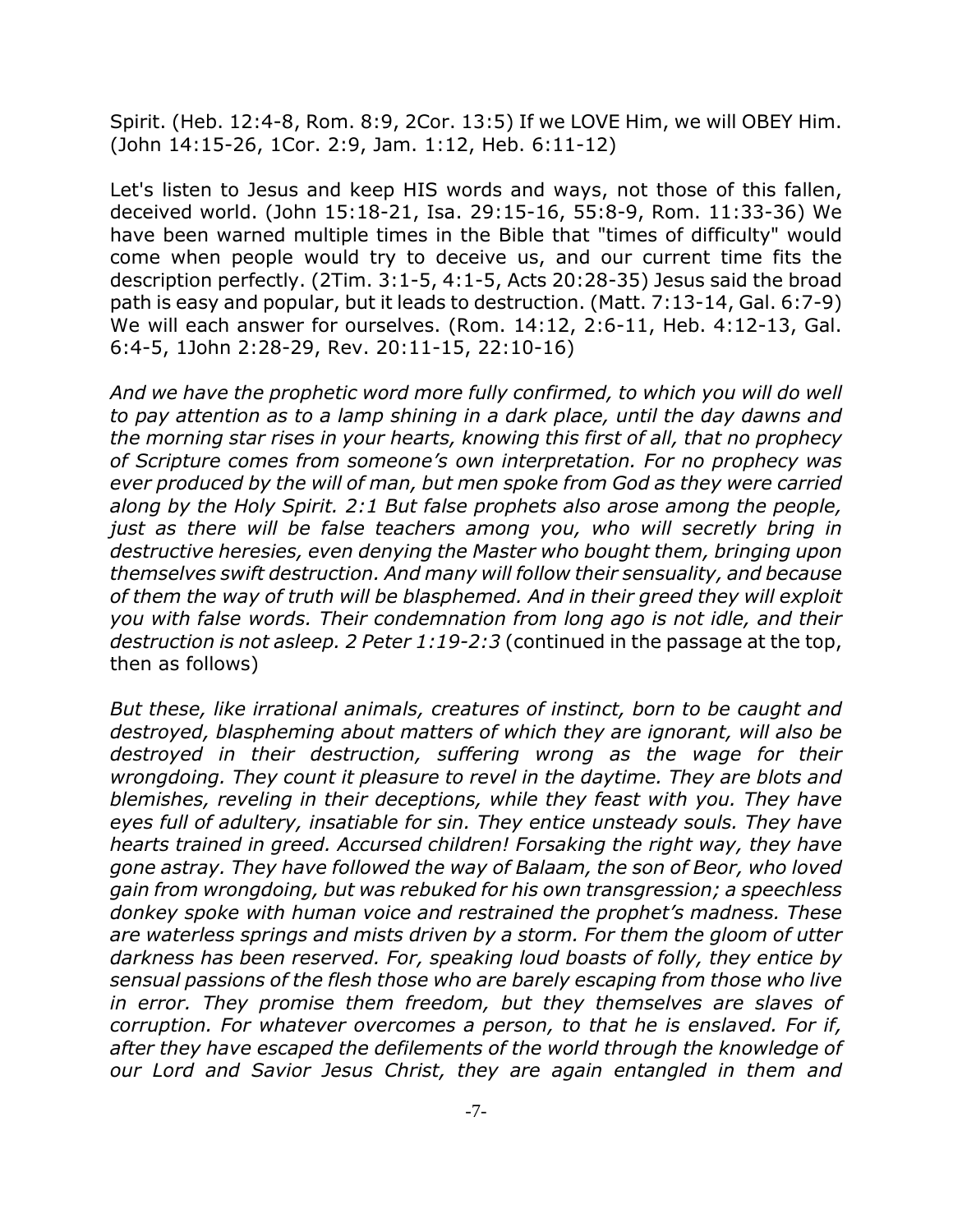*overcome, the last state has become worse for them than the first. For it would have been better for them never to have known the way of righteousness than after knowing it to turn back from the holy commandment delivered to them. What the true proverb says has happened to them: "The dog returns to its own vomit, and the sow, after washing herself, returns to wallow in the mire." 2 Peter 2:12-22*

*This is now the second letter that I am writing to you, beloved. In both of them I am stirring up your sincere mind by way of reminder, that you should remember the predictions of the holy prophets and the commandment of the Lord and Savior through your apostles, knowing this first of all, that scoffers will come in the last days with scoffing, following their own sinful desires. They will say, "Where is the promise of his coming? For ever since the fathers fell asleep, all things are continuing as they were from the beginning of creation." For they deliberately overlook this fact, that the heavens existed long ago, and the earth was formed out of water and through water by the word of God, and that by means of these the world that then existed was deluged with water and perished. But by the same word the heavens and earth that now exist are stored up for fire, being kept until the day of judgment and destruction of the ungodly. But do not overlook this one fact, beloved, that with the Lord one day is as a thousand years, and a thousand years as one day. The Lord is not slow to fulfill his promise as some count slowness, but is patient toward you, not wishing that any should perish, but that all should reach repentance. But the day of the Lord will come like a thief, and then the heavens will pass away with a roar, and the heavenly bodies will be burned up and dissolved, and the earth and the works that are done on it will be exposed. Since all these things are thus to be dissolved, what sort of people ought you to be in lives of holiness and godliness, waiting for and hastening the coming of the day of God, because of which the heavens will be set on fire and dissolved, and the heavenly bodies will melt as they burn! But according to his promise we are waiting for new heavens and a new earth in which righteousness dwells. Therefore, beloved, since you are waiting for these, be diligent to be found by him without spot or blemish, and at peace. And count the patience of our Lord as salvation, just as our beloved brother Paul also wrote to you according to the wisdom given him, as he does in all his letters when he speaks in them of these matters. There are some things in them that are hard to understand, which the ignorant and unstable twist to their own destruction, as they do the other Scriptures. You therefore, beloved, knowing this beforehand, take care that you are not carried away with the error of lawless people and lose your own stability. But grow in the grace and knowledge of our Lord and Savior Jesus Christ. To him be the glory both now and to the day of eternity. Amen. 2 Peter 3:1-18*

*Beloved, although I was very eager to write to you about our common salvation,*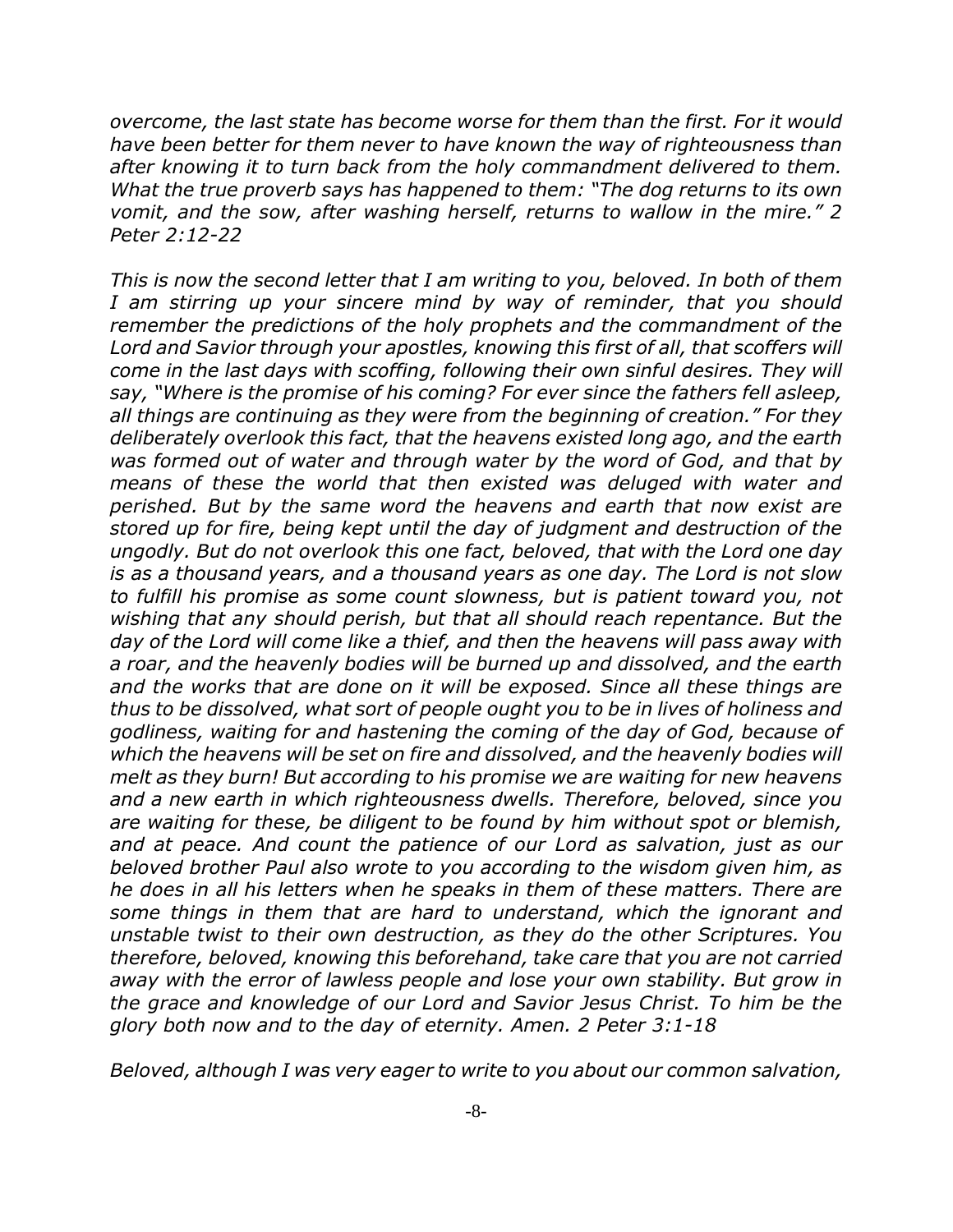*I found it necessary to write appealing to you to contend for the faith that was once for all delivered to the saints. For certain people have crept in unnoticed who long ago were designated for this condemnation, ungodly people, who pervert the grace of our God into sensuality and deny our only Master and Lord, Jesus Christ. Now I want to remind you, although you once fully knew it, that Jesus, who saved a people out of the land of Egypt, afterward destroyed those who did not believe. And the angels who did not stay within their own position of authority, but left their proper dwelling, he has kept in eternal chains under gloomy darkness until the judgment of the great day—just as Sodom and Gomorrah and the surrounding cities, which likewise indulged in sexual immorality and pursued unnatural desire, serve as an example by undergoing a punishment of eternal fire. Yet in like manner these people also, relying on their dreams, defile the flesh, reject authority, and blaspheme the glorious ones. But when the archangel Michael, contending with the devil, was disputing about the body of Moses, he did not presume to pronounce a blasphemous judgment, but said, "The Lord rebuke you." But these people blaspheme all that they do not understand, and they are destroyed by all that they, like unreasoning animals, understand instinctively. Woe to them! For they walked in the way of Cain and abandoned themselves for the sake of gain to Balaam's error and perished in Korah's rebellion. These are hidden reefs at your love feasts, as they feast with you without fear, shepherds feeding themselves; waterless clouds, swept along by winds; fruitless trees in late autumn, twice dead, uprooted; wild waves of the sea, casting up the foam of their own shame; wandering stars, for whom the gloom of utter darkness has been reserved forever. It was also about these that Enoch, the seventh from Adam, prophesied, saying, "Behold, the Lord comes with ten thousands of his holy ones, to execute judgment on all and to convict all the ungodly of all their deeds of ungodliness that they have committed in such an ungodly way, and of all the harsh things that ungodly sinners have spoken against him." These are grumblers, malcontents, following their own sinful desires; they are loud-mouthed boasters, showing favoritism to gain advantage. But you must remember, beloved, the predictions of the apostles of our Lord Jesus Christ. They said to you, "In the last time there will be scoffers, following their own ungodly passions." It is these who cause divisions, worldly people, devoid of the Spirit. But you, beloved, building yourselves up in your most holy faith and praying in the Holy Spirit, keep yourselves in the love of God, waiting for the mercy of our Lord Jesus Christ that leads to eternal life. And have mercy on those who doubt; save others by snatching them out of the fire; to others show mercy with fear, hating even the garment stained by the flesh. Now to him who is able to keep you from stumbling and to present you blameless before the presence of his glory with great joy, to the only God, our Savior, through Jesus Christ our Lord, be glory, majesty, dominion, and authority, before all time and now and forever. Amen.*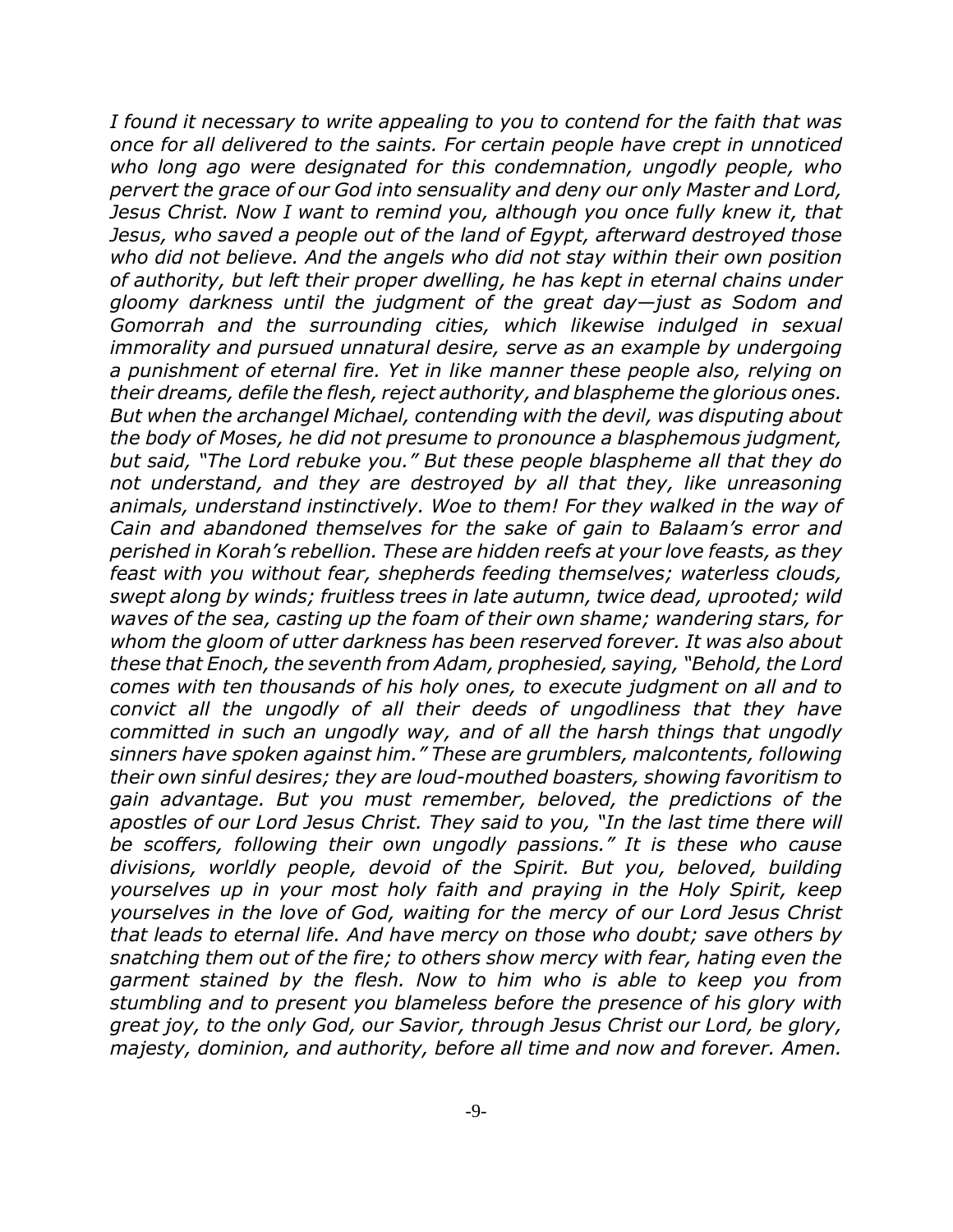## *Jude 1:3-25*

**There is HOPE!** If you are struggling with the temptation of sexual sin, the only way to overcome it (as with ALL sins) is to fully submit to God. (1Pet. 5:6-11, Jam. 4:4-10) Seek Him FIRST, for Himself—not just as an easy way out, as though if He doesn't prevent you from sinning then it's somehow His "fault" that you continue sinning. Read the Bible for yourself instead of listening to false preachers and teachers tell you what is popular and profitable to them. He DOES love you, but He doesn't love ANYONE'S sin. The more we know Him, the more we LOVE Him. That love is what enables us to obey Him. (John 14:15-26, 15:8-10, 2Cor. 5:14-15, 1John 5:3, 4:18-19, 3:23-24 - but don't embrace the command to love and disregard 1Thess. 4:4-8 and 1Cor. 6:9-20, nor quote Rom. 13:8-10, but leave off Rom. 13:11-14.)

God IS able to take away the desire to sin, but the way it works is that the old desire of the sinful flesh gets replaced with the desire of the new creation (which was given new LIFE) to please HIM. (Phil. 2:12-16) HIS Spirit IN us is how we overcome, but we must yield to His control–that is the ONLY way to keep the old self DEAD where it belongs. (Rom. 6, 7:4-6, Eph. 4:30, 1Thess. 5:19, Eph. 6:10-20) When we were baptized in water (by immersion) upon first believing (which is when the Holy Spirit saved us by grace through faith - Eph. 2:8-10, John 6:63, Rom. 10:17), that represented the death of our old self and "resurrection" (coming up out of the water) into new life in Christ as a new creation in Him. (Rom. 8) It's a beautiful, memorable event!

Our water baptism also represents our placing our trust in Him to save us "through the waters," just like when Israel crossed through the Red Sea and when Noah built the ark. (1Pet. 3:18-22) Large bodies of water in the Bible represent peoples and nations. (Isa. 17:12-13, Rev. 17:15) We are in the "wilderness" like the Israelites were, following Jesus just like they followed the cloud by day and the pillar by night. (Ex. 13:21, Matt. 10:38-39, 7:13-14, John 10:27, 14:4-6) We must FOLLOW to reach the promised land, not turn back or refuse to go in like they did. (Heb. 12, 10:26-39) What happened to them is an example to us. See how Paul explained it below:

*Do you not know that in a race all the runners run, but only one receives the prize? So run that you may obtain it. Every athlete exercises self-control in all things. They do it to receive a perishable wreath, but we an imperishable. So I do not run aimlessly; I do not box as one beating the air. But I discipline my body and keep it under control, lest after preaching to others I myself should be disqualified. For I do not want you to be unaware, brothers, that our fathers were all under the cloud, and all passed through the sea, and all were baptized into Moses in the cloud and in the sea, and all ate the same spiritual food, and*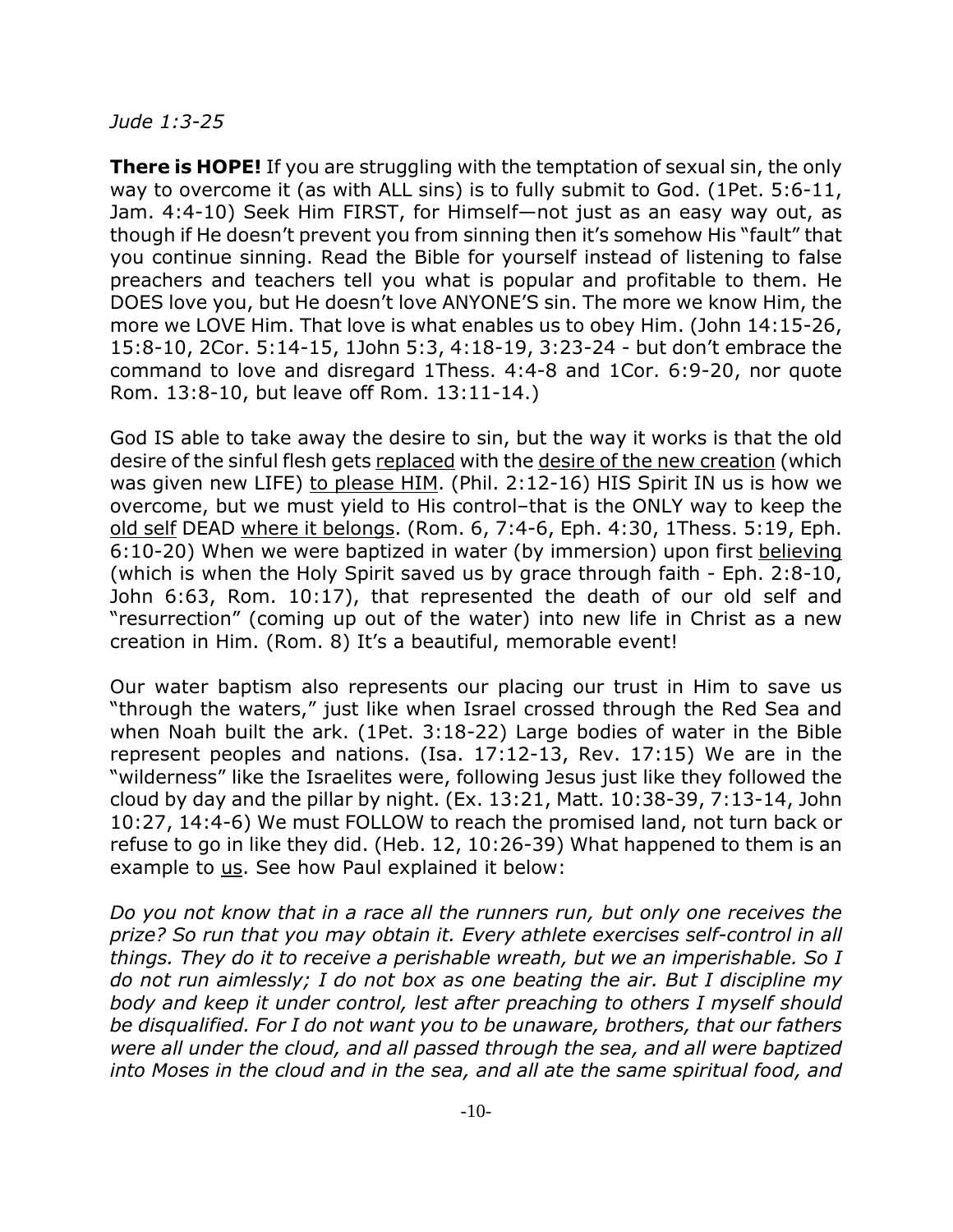*all drank the same spiritual drink. For they drank from the spiritual Rock that followed them, and the Rock was Christ. Nevertheless, with most of them God was not pleased, for they were overthrown in the wilderness. Now these things took place as examples for us, that we might not desire evil as they did. Do not be idolaters as some of them were; as it is written, "The people sat down to eat and drink and rose up to play." We must not indulge in sexual immorality as some of them did, and twenty-three thousand fell in a single day. We must not put Christ to the test, as some of them did and were destroyed by serpents, nor grumble, as some of them did and were destroyed by the Destroyer. Now these things happened to them as an example, but they were written down for our instruction, on whom the end of the ages has come. Therefore let anyone who thinks that he stands take heed lest he fall. No temptation has overtaken you that is not common to man. God is faithful, and he will not let you be tempted beyond your ability, but with the temptation he will also provide the way of escape, that you may be able to endure it. 1 Corinthians 9:24-10:13*

I believe that our water baptism also symbolizes our cleansing as a member of the royal priesthood. Jesus was baptized as our High Priest (prior to His temptation in the wilderness and beginning His ministry where He forgave sins), to fulfill all righteousness. (Matt. 3:13-17)

*As you come to him, a living stone rejected by men but in the sight of God chosen and precious, you yourselves like living stones are being built up as a spiritual house, to be a holy priesthood, to offer spiritual sacrifices acceptable to God through Jesus Christ. For it stands in Scripture: "Behold, I am laying in Zion a stone, a cornerstone chosen and precious, and whoever believes in him will not be put to shame." So the honor is for you who believe, but for those who do not believe, "The stone that the builders rejected has become the cornerstone," and "A stone of stumbling, and a rock of offense." They stumble because they disobey the word, as they were destined to do. But you are a chosen race, a royal priesthood, a holy nation, a people for his own possession, that you may proclaim the excellencies of him who called you out of darkness into his marvelous light. Once you were not a people, but now you are God's people; once you had not received mercy, but now you have received mercy. Beloved, I urge you as sojourners and exiles to abstain from the passions of the flesh, which wage war against your soul. Keep your conduct among the Gentiles honorable, so that when they speak against you as evildoers, they may see your good deeds and glorify God on the day of visitation. 1 Peter 2:4-12*

I dislike "canned" prayers, since God desires to be worshiped in spirit and truth, not by rote and ritual. (John 4:23-24, Matt. 6:7, Mark 7:6-9) However, I remember when I was new to the faith and there were so many things I didn't understand yet. (We should be learning and growing in our faith and knowledge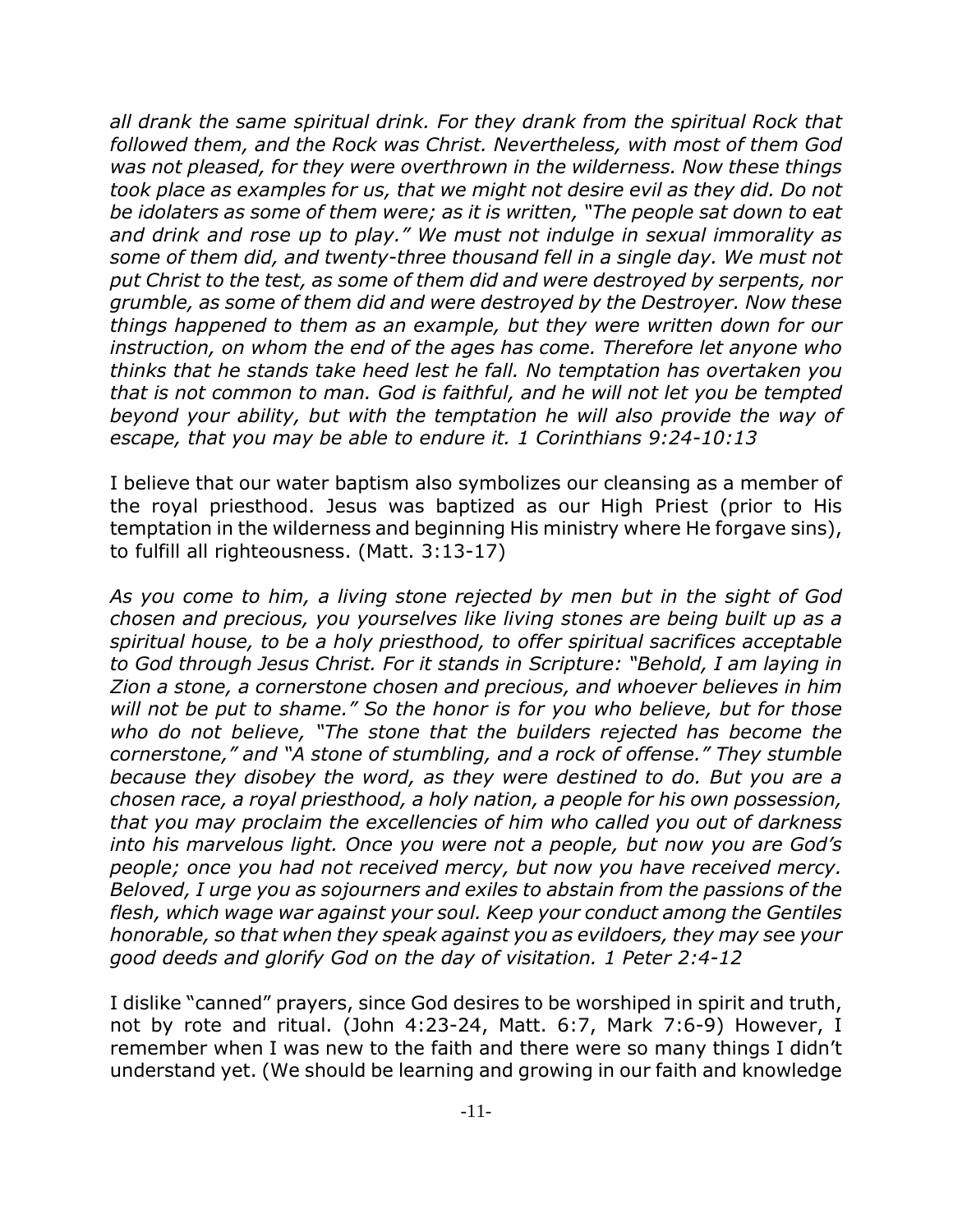of God our whole lives. 2Tim. 3:14-16, Heb. 5:11-14, 2Pet. 3:18, Titus 2:11- 15) My heart goes out to every single soul who is being ensnared by the current culture even in the Church that has perverted grace into permission to purposely sin. (2Pet. 2:18, Jam. 5:19-20, June 1:4, 23, 2Tim. 3:1-7, 4:1-5, Rev. 2:21-23, 3:4-6, 21:7-8, 22:14-15, 1John 1:9, 5:18, 2:15-17) Jesus said that where two or more agree, it will be done. (Matt. 18:19-20, but also remember Jam. 4:1-10.) With that in mind, I will stand in agreement with anyone who truly wants to be set free from enslavement to sin. (John 8:31-36, 2Pet. 2:19-22, Rom. 6:20-23, 8:13-14)

Father God, we humbly bow our hearts before you with deep reverence, in awe of all that you are, all you have done and are doing for your beloved creation. We love you! We are deeply distressed when we stumble and sin, soiling the pristine white garment that your only begotten Son, Jesus, shed His precious blood to clothe us in. We know that only He overcame the world, and only through abiding in Him do we overcome, by the power of the Spirit. You said that when you allow us to be tried and tested, that you would provide a way out by your grace, and we believe you. We place all of our trust and hope in you. We recognize that our old ways grieved and dishonored you and led to death. We desire to behave in a way that pleases you as our Father. As your dear children, we renounce our former ways and choose your ways instead. Please help us to know and do your will. Please help us to understand and always remember that you know best, and that your power is sufficient in every possible (and even "impossible") way. Please help us to set our minds on things above and to take our delight in you instead of in this temporary, passing world. Please fill us with your love so that we can love you with all of our hearts, minds, souls and strength, and love our neighbor as ourselves. We ask these things in the name of our beautiful, beloved Savior, Jesus, our Lord and King forever. Amen.

Written by Tricia Berg, (October 2018), 12 pp. + digital scrapbook layout If you have been blessed by this article, you are free to share but do not claim as your own or sell, and do not make modifications and attribute them to me. You can download as many free pdf devotional articles as you wish from my blog: http://layoutfortoday.blogspot.com/ (The most recent articles are at the bottom of the page after you click on the "free pdf downloads" link.) You can also read this article there, where the Bible verses should pop up when you hover over the cites.